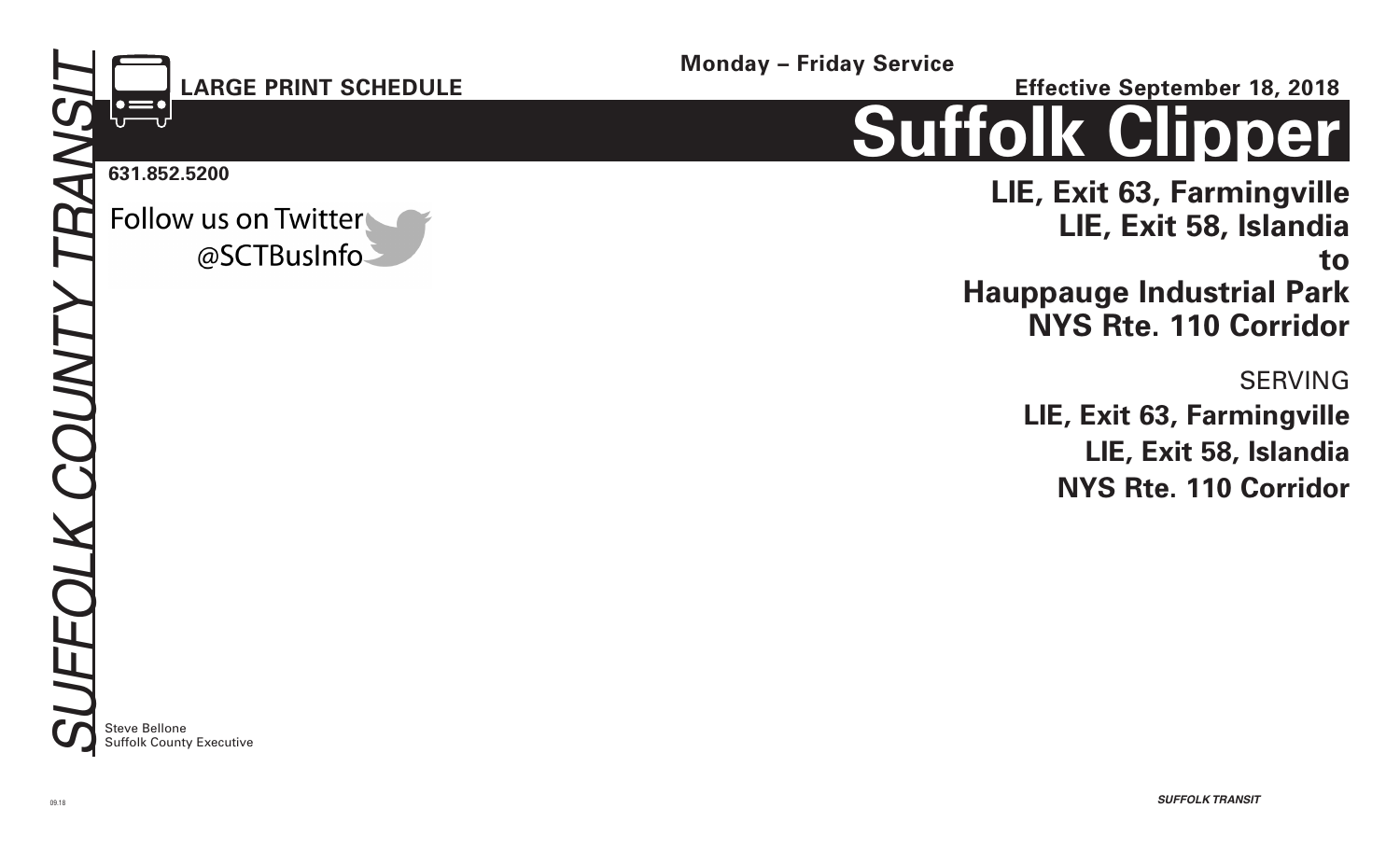#### **Suffolk County Transit Fares**

| <b>Student fare \$1.25</b>                            |
|-------------------------------------------------------|
| Between 14 to 22 years old.                           |
| High School/College ID required.                      |
| Limit 3 children when accompanied by adult.           |
| <b>Senior, Person with Disabilities and</b>           |
|                                                       |
| Personal Care Attendant FREE                          |
| When traveling to assist passenger with disabilities. |
|                                                       |
| • Available on request when paying fare               |
| • Good for two (2) connecting buses                   |
| • Valid for two (2) hours from time received          |
| • Not valid for return trip                           |
| • Special restrictions may apply, see transfer.       |

#### **Suffolk County Transit Service: Observed Holidays**

No service New Year's Day, Memorial Day, Independence Day, Labor Day, Thanksgiving Day or Christmas Day.

#### **Passengers Please**

- Have exact fare ready; driver cannot handle money.
- Passengers must deposit their own fare.
- Arrive earlier than scheduled departure time.
- Tell driver your destination.
- SCT drivers are required to announce major bus stop locations.
- Smoking, drinking, eating and playing of radios is prohibited.

#### **Bike Racks**

Available on all Suffolk County Transit (SCT) bus routes.

#### **Reduced Fare Program for Seniors, Persons with Disabilities and Medicare Card Holders**

Persons with valid, municipally issued cards identifying them as at least 60 years old or mentally or physically disability may ride for the reduced, one-way fare. A valid Medicare Card is also accepted as ID. Persons must display their ID card to the driver when paying the fare to ride at the reduced rate.

#### **For ID information:**

| <b>Seniors ID</b>           | 631.853.8200 |
|-----------------------------|--------------|
| <b>Handicapped ID</b>       | 631.853.8333 |
| <b>Hearing Impaired TTY</b> | 631.853.5658 |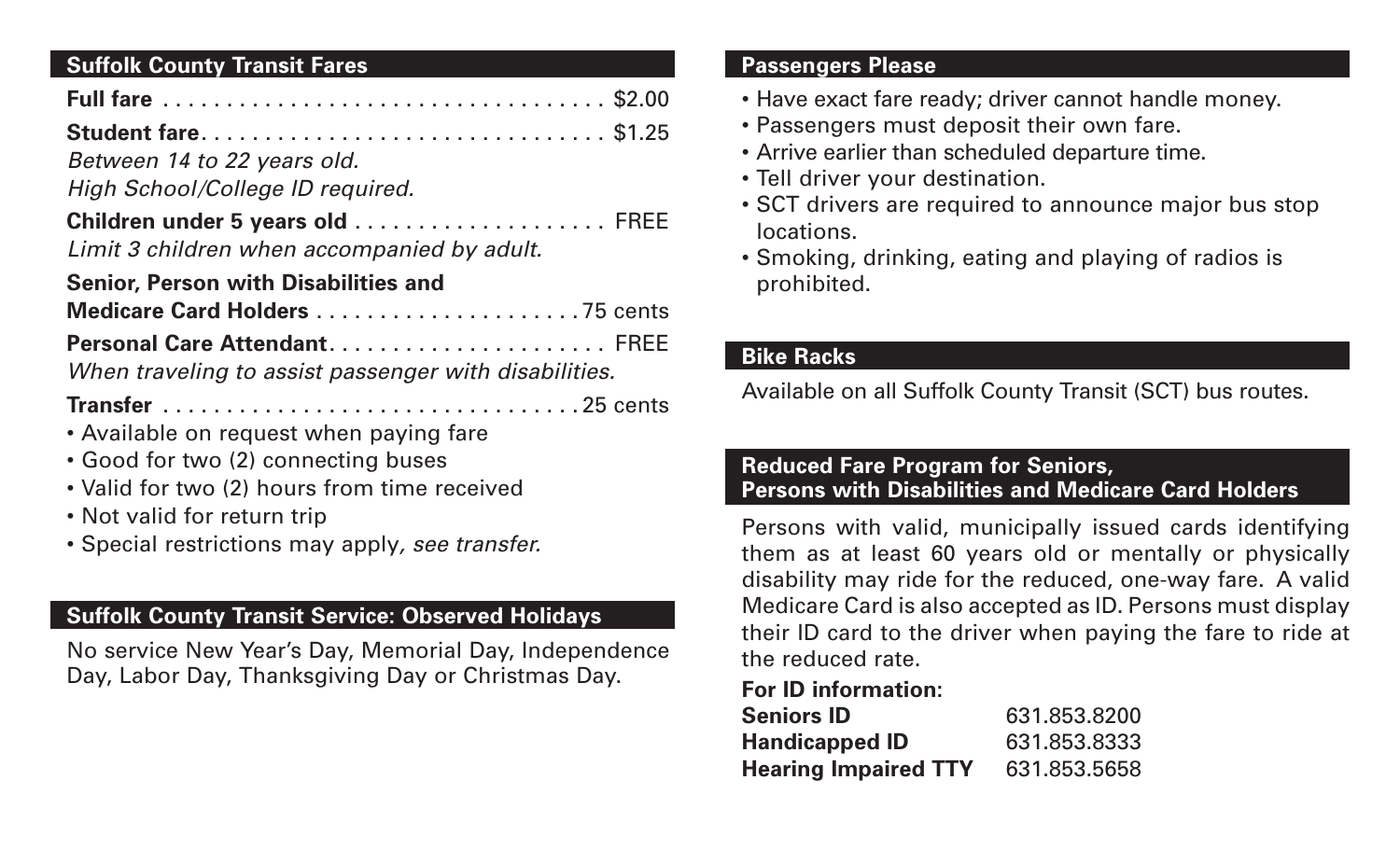#### **Persons with Disabilities**

Upon request, drivers will assist wheelchair passengers while boarding and leaving lift/ramp and with use of securement device. Use of wheelchair lifts/ramps also available to passengers using walkers, canes, braces or who are otherwise mobility-impaired. Person traveling with respirator or portable oxygen supply are permitted to ride SCT buses. Service animals to accompany disabled passengers are also permitted.

#### **SCAT Paratransit Services**

Paratransit Bus Service is available to ADA eligible passengers. To register or for more information, call Office for People with Disabilities at 631.853.8333.

#### **Suffolk County Transit Information**

Questions, Suggestions, Complaints? **Suffolk County Transit Information Service 631.852.5200**

Monday – Friday from 8:00am to 4:30pm

#### **Additional Transit Services**

| HART, Huntington Area Rapid Transit 631.427.8287 |  |
|--------------------------------------------------|--|
| NICE, Nassau Inter-County Express 516.228.4000   |  |
| <b>MTA Long Island Rail Road 718.217.5477</b>    |  |
| 511Y Rideshare  511 and say "Rideshare"          |  |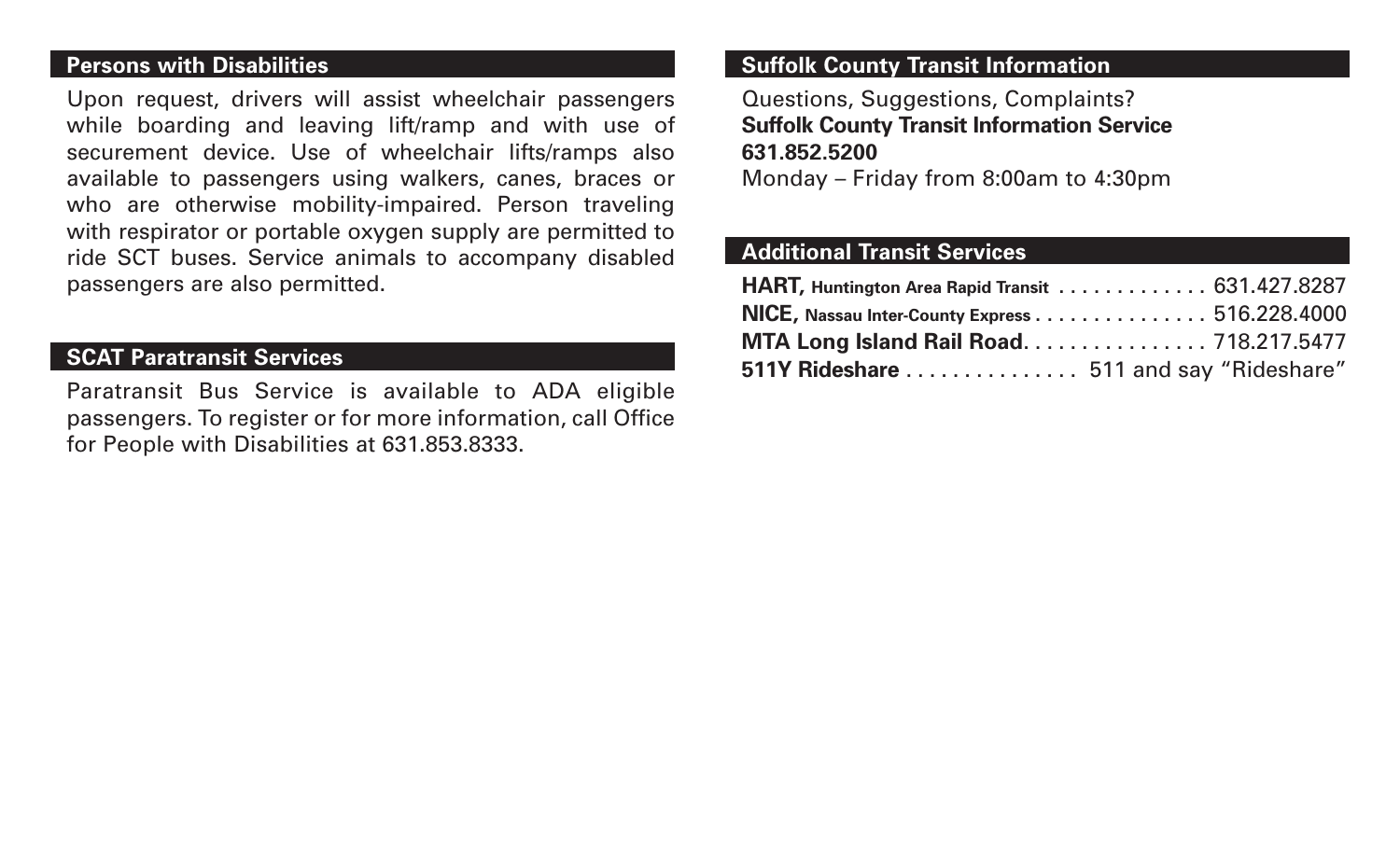| <b>Suffolk Clipper Weekday Westbound Service (A.M.)</b> |                                           |                              |                           |                           | LIE Exits 63 & 58 Park & Ride to Hauppauge Industrial Park, Melville |                                                |                         |                               |          |         |
|---------------------------------------------------------|-------------------------------------------|------------------------------|---------------------------|---------------------------|----------------------------------------------------------------------|------------------------------------------------|-------------------------|-------------------------------|----------|---------|
| Leave                                                   | <b>Arrive - Hauppauge Industrial Park</b> |                              |                           | Arrive - NYS Rte. 110     |                                                                      |                                                |                         |                               |          |         |
| LIE<br>Exit 63 Park & Ride<br>Farmingville              | LIE.<br>Exit 58 Park & Ride<br>Islandia   | Moreland Rd.<br>Commerce Dr. | Oser Ave.<br>Marcus Blvd. | Kennedy Dr.<br>Plant Ave. | N. Service Rd.<br>at NYS Rte. 110                                    | <b>Melville Park</b><br>Rd.<br>at NYS Rte. 110 | Corporate<br>Center Dr. | Baylis Rd.<br>at NYS Rte. 110 | Park Dr. | Hub Dr. |
| 6:30                                                    | 6:42                                      |                              |                           |                           | 7:05                                                                 | 7:10                                           | 7:14                    | 7:20                          | 7:25     | 7:30    |
| 7:20                                                    |                                           |                              |                           |                           | 8:00                                                                 | 8:07                                           | 8:12                    | 8:20                          |          |         |
| 7:40                                                    |                                           | 8:05                         | 8:10                      | 8:15                      | 8:30                                                                 | 8:37                                           | 8:42                    | 8:50                          |          |         |

| <b>Suffolk Clipper Weekday Eastbound Service (P.M.)</b> |         |                               |                                   |                                                |                         | Melville, Hauppauge Industrial Park to LIE Exits 58 & 63 |                           |                           |                                        |                                            |
|---------------------------------------------------------|---------|-------------------------------|-----------------------------------|------------------------------------------------|-------------------------|----------------------------------------------------------|---------------------------|---------------------------|----------------------------------------|--------------------------------------------|
| Leave                                                   |         |                               |                                   | Leave - Hauppauge Industrial Park              |                         |                                                          | <b>Arrive</b>             |                           |                                        |                                            |
| Park Dr.                                                | Hub Dr. | Baylis Rd.<br>at NYS Rte. 110 | N. Service Rd.<br>at NYS Rte. 110 | <b>Melville Park</b><br>Rd.<br>at NYS Rte, 110 | Corporate<br>Center Dr. | Moreland Rd.<br>Commerce Dr.                             | Oser Ave.<br>Marcus Blvd. | Kennedy Dr.<br>Plant Ave. | LIE<br>Exit 58 Park & Ride<br>Islandia | LIE<br>Exit 63 Park & Ride<br>Farmingville |
| 4:30                                                    | 4:35    | 4:20<br>4:45<br>5:20          | 4:25<br>4:50<br>5:25              | 4:32<br>4:57<br>5:32                           | 4:37<br>5:02<br>5:37    | 5:15                                                     | 5:20                      | 5:25                      | 5:10<br>5:25<br>5:50                   | 5:30<br>5:45<br>5:50<br>6:10               |

#### Suffolk Clipper service available Monday thru Friday only. **AM – Lightface** PM – Boldface

Schedules subject to change without notice.

Suffolk County cannot assume responsibility for inconvenience, expense or damage resulting from timetable errors, delayed buses or failure to make connections.

Where to board: For your safety, please wait for the bus at a designated bus stop.